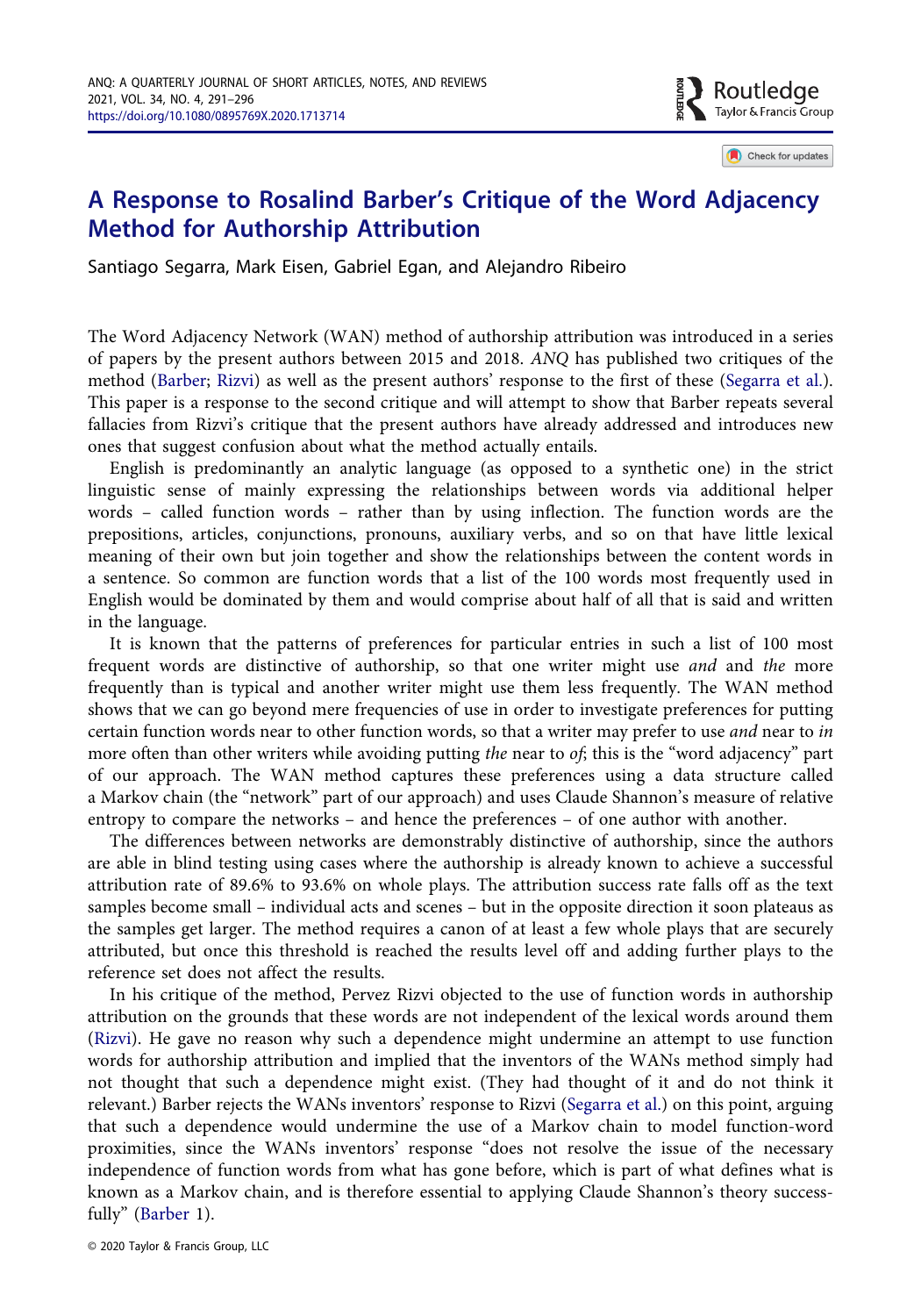This assertion indicates a fundamental misunderstanding of what a Markov chain is, since this way of modeling transitions of a system from one state to another does not require independence of the nodes (representing the states that are transitioned between) from anything outside of the nodes ("what has gone before"), and it is unclear what such an independence might even consist of. A classic teaching case for this topic is the transition of weather between sunny, rainy, and snowy days. A Markov chain model of these weather transitions does not assume or require that they are "independent" of outside influences such as precipitation, atmospheric pressure, or humidity levels. The purpose of a Markov chain is to characterize the cumulative effect of such influences as transitions from one outcome or state (a sunny day or a rainy) to another.

<span id="page-1-0"></span>Barber rejects some of the 100 or so words used in the WANs method as not function words, in particular, "words like bar, dare, given, enough or might" [\(Barber](#page-5-0) 1). As the WANs inventors have explained ([Segarra et al.](#page-5-3) 241n11), linguists do not agree on just which are the function words and they experimented with alternative lists and found that these make no significant difference to their results. Barber gives no reason for suspecting that the words she objects to somehow bias the test in favor of any particular candidate for authorship of disputed works. Indeed, on reflection, it probably does not even matter that the method is dealing with function words as linguists define them: their essential characteristic is more likely to be the extraordinarily high frequency of the 100 most-used words, since this confers relative invisibility in formal as well as informal English.

Barber believes she has found an arithmetical mistake in the WANs work. The problem is that the investigators at one point claim to be looking for the author for whom the relative entropy between their canon and the play in question is negative but "In practice," writes [Barber](#page-5-0) (1), we attribute the play to the author whose canon has the lowest relative entropy to that play. There is no error here. The truth is that the inventors never utilize the sign of the normalized entropy to make an attribution. In fact, the identification of a 0 value was a choice the inventors made to simplify interpretations. This was, in retrospect, unfortunate since it seems to have caused a great deal of confusion. However, all of the attribution results in the paper are made from pairwise comparisons of a text to a profile and this is independent of what interpretation we may give to a positive or negative number.

To see why Barber's point about negative numbers is irrelevant, let us return to the example from the weather. Suppose that we want to identify any given day in New York for which we know the weather as one that belongs to either the summer or winter season. We could define a profile for a typical summer day as one with daytime temperatures above 20 degree Celsius and a profile for a typical winter day as one with daytime temperatures below 0 degree Celsius. We could then attribute a given day to one of these seasons by comparing its daytime temperature with each of the two profiles and assign it to the one from which it shows the smallest difference.

The location of the 0 point on this scale is irrelevant in this comparison. We could shift our measurements from the Celsius scale to the Kelvin scale in which a single degree difference has the same value but which starts at what is known as absolute zero (−273.15° Celsius). Using the Kelvin scale, our winter profile has daytime temperatures below 273.15 K (=  $0^{\circ}$  Celsius) and our summer profile has daytime temperatures above 293.15 K (=  $20^{\circ}$  Celsius). Or else we might record the temperatures in relation to the average annual temperature of 12° Celsius so that the winter threshold is defined as −12° and the summer threshold as +8°. None of these shifts of scale would have any effect on an attribution method that measured the difference between the temperature on a given day and the threshold for each of the two profiles, selecting the profile with the smallest difference. What Barber thinks is our arithmetical error in treating positive values for relative entropy as just as evidentiary as negative ones is in fact intentional because all that matters are the differences.

When analyzing whole plays in relation to authorial profiles, the WANs method as we have applied it selects the profile that has the least difference from the play being tested. This tells us which of those authorial profiles the play most closely resembles. Naturally, this method will not identify an author such as Thomas Nashe or Thomas Kyd for which we do not have a profile because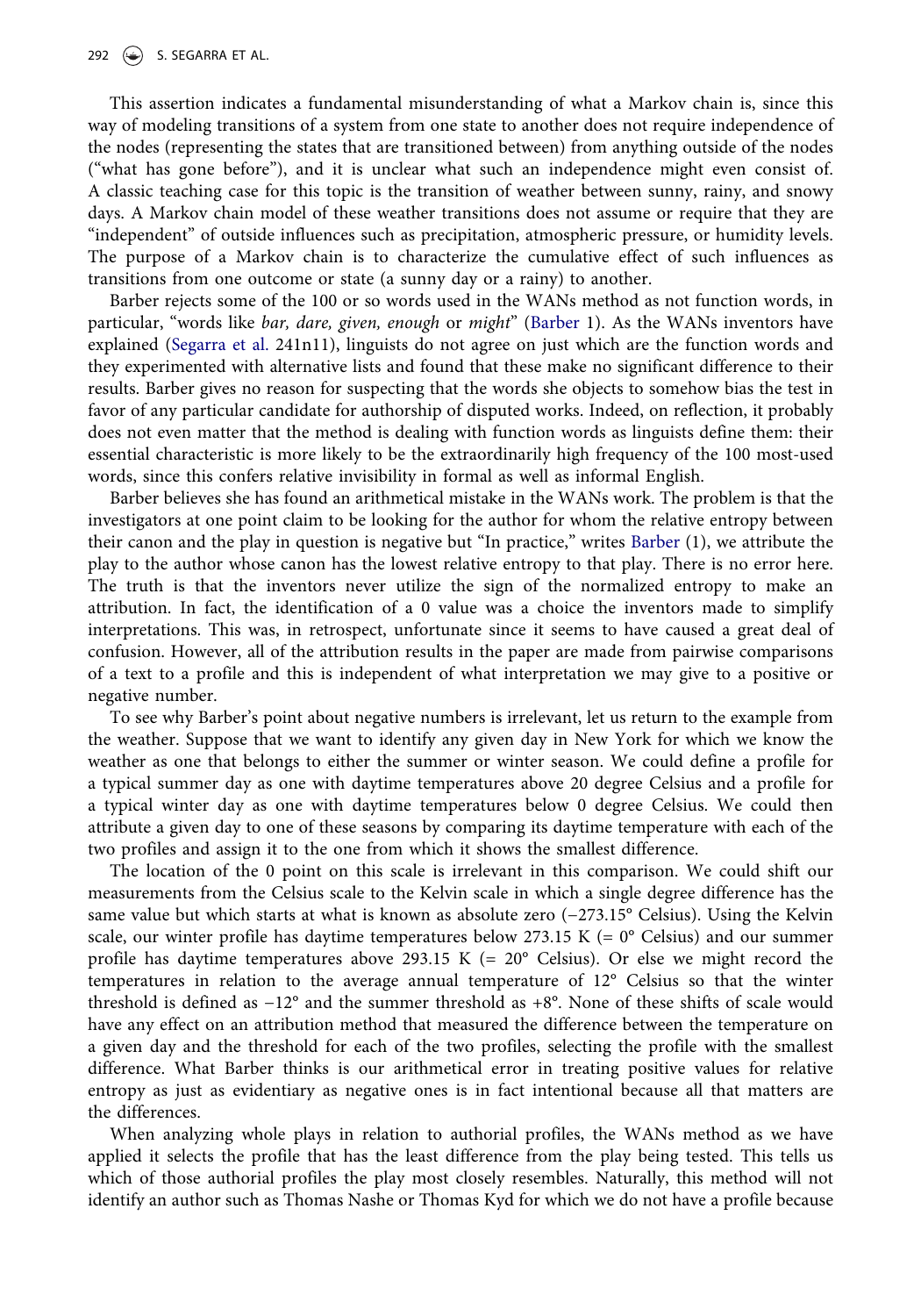their securely attributed canon is too small, nor one of the many authors whose works are classified together as simply Anonymous. The WAN method enables us to select between authors of known habits, answering not the question "who wrote this play?" but the question "which of these authors is most likely to have written the play?"

Where there are preexisting reasons to favor two candidates in particular, we can use the WAN method to select between only those two. This is useful in cases where external evidence already points to a pair of collaborating coauthors – as with The Two Noble Kinsmen by William Shakespeare and John Fletcher – and we can turn to individual acts and scenes, asking which of the two writers' profiles each of these sub-units most closely resembles. Such a narrowed field of candidates helps mitigate the problem that the method becomes less accurate as the textual samples get smaller. In all such applications, it must be remembered that we are asking "if the author is one of these writers, which is it more likely to be?"

We stress this point about finding the smallest differences in values because Barber's critique is fixated on a false contrast between negative and positive differences in entropy, asserting that only the negative ones are indicative of shared authorship. In our work, no attribution decisions or validation accuracies are based upon the "distance from 0" results, as Barber seems to think. This fundamental misunderstanding takes Barber on a long series of objections to problems that are actually not present in the research that she is discussing. She also fails to notice that procedures described in the validation stage of the method are not the same as – need not be the same as – the procedures used in the application, so that one part of the process may produce differences that span the number zero (some negative, some positive) and others may produce differences that are all positive; in both cases the WANs inventors looked for the smallest ("lowest") differences.

Barber explicitly repeats Rizvi's already refuted [\(Segarra et al.](#page-5-2)) claim that subtracting a constant from each result of the experiments exaggerates the outcome. Barber's objection makes no more sense than Rizvi's because she clings to the idea that all the results are relative to zero in the sense that positive numbers show no clear attribution and only negative ones tell us anything. In effect, Barber repeats Rizvi's mistaken objection ([Rizvi](#page-5-1)) to the practice of moving all the data points of a result up or down by the same amount to facilitate easier comprehension of the differences between plays; such a translation up or down the scale does nothing to affect the differences between the scores, which is what is at stake here. We hope that the above analogy with temperature recordings sufficiently illustrates why this is fallacious.

Barber presents a table (her Table 1) comparing the results of the WANs method regarding the play 1 Henry VI to Hugh Craig's independently derived results for that play. Both investigations concluded that Christopher Marlowe's writing is present in the play, but Barber misrepresents this by tabulating only the scene-based conclusions from Craig and comparing them with the WANs results. The WANs inventors gave a detailed account of where their method agrees and disagrees with Craig's results [\(Segarra et al.](#page-5-3) 246–49), and by looking only at "selected scenes" (as her table's caption puts it) Barber gives the false impression that the two studies disagree.

Barber repeats Rizvi's already refuted claim that the validation method used by the WANs team was faulty, asserting that the 94 plays used to find the best words for discriminating between authors should not have also been the 94 plays used to validate the method. According to Barber, the WANs investigators should have set aside fully half the set of 94 plays, using the first 47 plays for finding which function words are most discriminating and the second 47 plays for validating the method [\(Barber](#page-5-0) 3). This is a false objection because as the WANs inventors already pointed out [\(Segarra](#page-5-2) [et al.\)](#page-5-2) it makes no significant difference which function words are used: we could just pick the top 100 most-used words in English and the results would be about the same.

To be more precise, the greedy method used to select the function words reduces the corresponding hyperparameter to a single number as opposed to selecting among all possible subsets of function words. This has the effect of regularizing the method and, thus, avoiding overfitting. In this context, the leave-one-out cross-validation method used by the WANs inventors is perfectly acceptable for assessing the accuracy of the method, since the constitution of the function-word list does not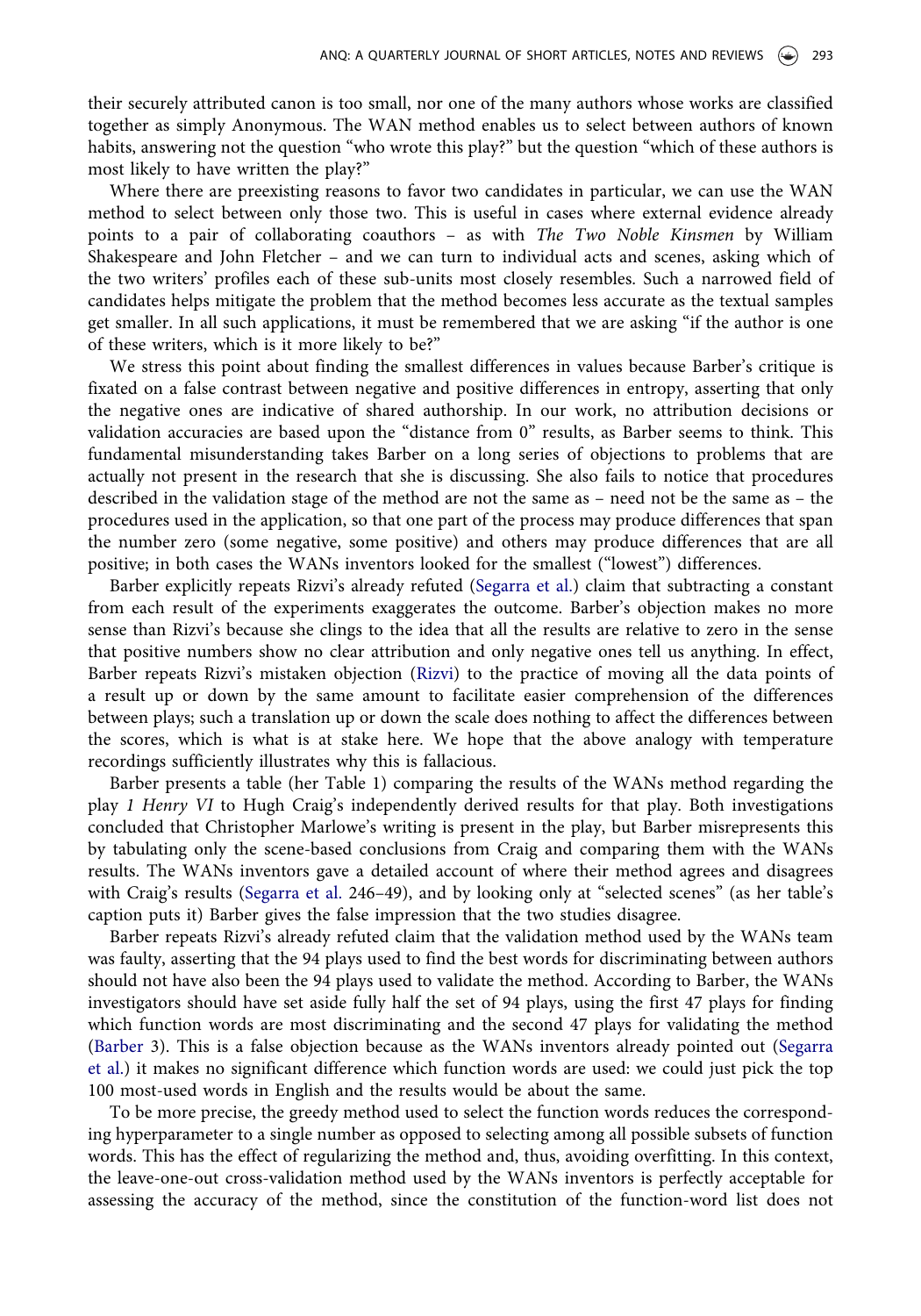substantively affect the results and at no point is the play being attributed used in the constitution of the corresponding profile WAN of its true author.

Barber repeats Rizvi's objection that the WANs method does not count those transitions (from one function word to another within five words of it) that are entirely absent in the plays under consideration [\(Barber](#page-5-0) 5–6). This objection has already been answered ([Segarra et al.](#page-5-2)) with two rebuttals. The first is that there are many features of language that the WANs method does not count and that itself is not a valid critique since every method counts only some of the many things we might count. The second is that counting absent transitions merely privileges the threshold of zero occurrences, making a purely binary determination (zero or non-zero?) whereas the WANs methods instead use the richer data arising when we count whether things happen once, twice, thrice, and so on.

Someone could build a classifier based on the absence of function-word proximities, as Rizvi and Barber prefer, and we could then compare this classifier's power with that of the WANs method to see which is best. But simply pointing out that such another classifier might be built, as Barber does at length, is not of itself a critique of the WANs classifier. Sketching what such a classifier might attend to, Barber lists the function-word proximities for though to nothing that occur 13 times in Shakespeare's plays and not at all in Marlowe's, and it is clear that her criteria are different from those of the WANs method: she admits proximities much greater than the five-word window of the WANs method, and she admits proximities that span a change of speaker, as the WANs method does not ([Barber](#page-5-0) 5–6).

Using the function-word transitions that occur in Shakespeare but do not occur in Marlowe, Barber finds that canon size matters in the sense that the smaller Marlowe canon has less opportunity, as it were, to use many of the transitions found in the much larger Shakespeare canon. Indeed, this dependence on canon size is a good reason not to set the threshold for counting at zero but instead to look at those transitions that Shakespeare and Marlowe both use but to differing degrees, as the WANs method does. Barber then attributes to the WANs method the fault that applies only to her own method, insisting that the problem of canon size "illustrates starkly why disparities in dataset size and period need to be taken into consideration in any stylometric test" [\(Barber](#page-5-0) 6).

Barber objects to the WANs inventors' claim that transitions that are so rare that they occur not at all in some writers' canons are in fact very rare in all writing, offering as counter-evidence the many transitions she found in Shakespeare's canon but not Marlowe's. But Barber's counterevidence transitions are numerous because of her broader filter that admits words further apart (even spanning two speeches) than the filter of the WANs method, as well as the relatively large size of Shakespeare's canon. Moreover, as already mentioned, the fact that there might be some stylistic markers overlooked by the WANs method does not constitute a valid argument against the method, since this argument can be made against any authorship attribution procedure.

Barber thinks that canon size affects the WANs method even though this method counts only transitions that occur in the play being tested and the canon in question, and this is true but only up to a point. As the WANs inventors explained, and indeed repeatedly quantified, the accuracy of the method falls off as the texts being examined become small; hence, the reliability of the method is poorer for individual scenes from a play than for whole acts or whole plays. But once a certain minimal canon size is met it is not at all true, as Barber claims it is, that authors with large canons are treated differently from authors with small canons. Above a certain threshold the size of the texts makes no difference because the method measures not the frequencies of occurrences of the function words but their relative proximities one to another and these stop changing significantly once the texts are above a certain size.

<span id="page-3-0"></span>Barber thinks that a table published by the WANs inventors [\(Eisen et al.](#page-5-4) Table 3) actually shows the effect she claims, but she is misreading the table. It does not show "Marlowe being furthest from Shakespeare stylistically, compared with all the other authors" [\(Barber](#page-5-0) 7) since their relative entropies are 8.9 and 10.1 – there are two numbers since it matters which author we put first and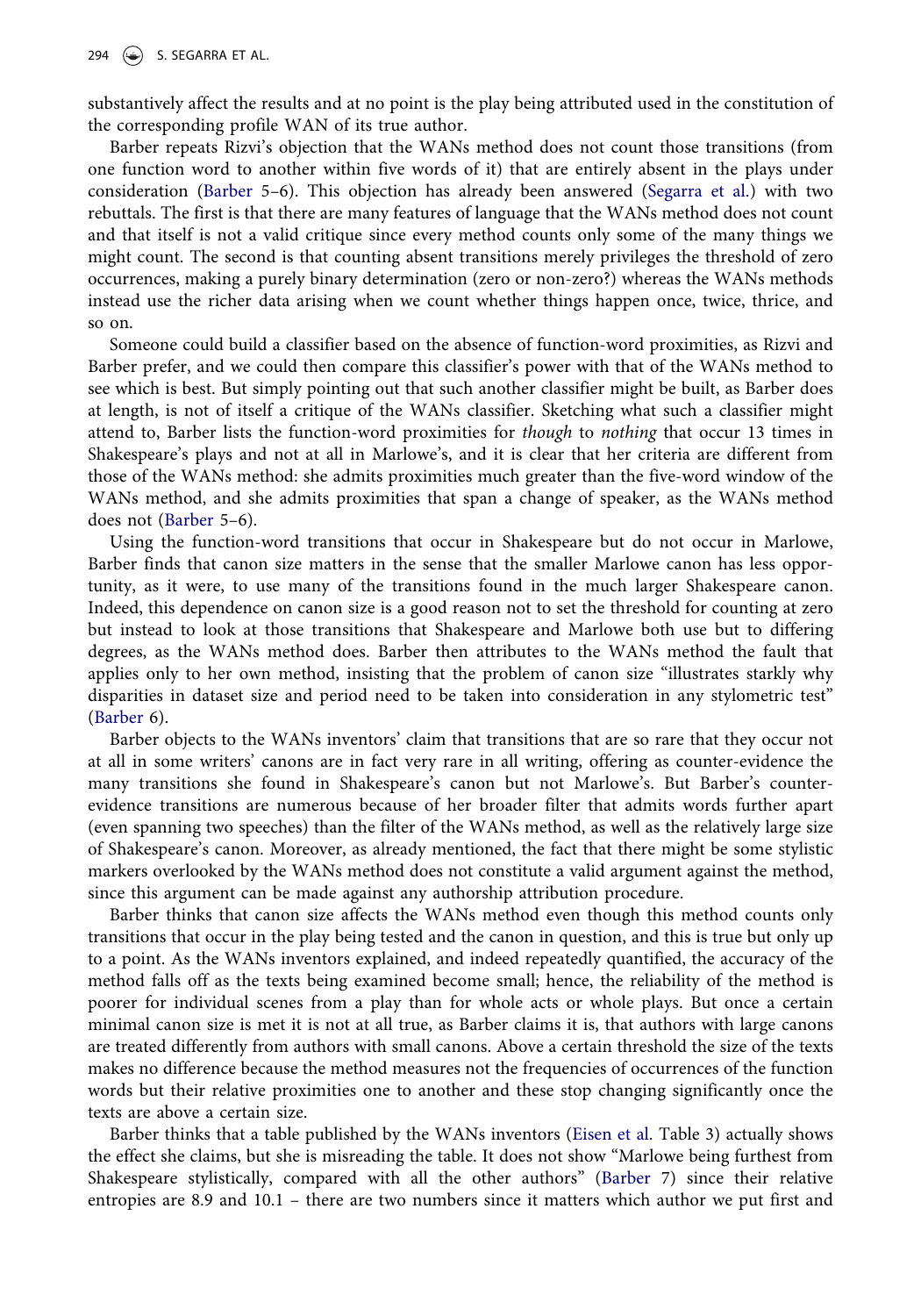which second in this non-commutative calculation – and other distances in the table are greater. Looking along the table's Shakespeare row (that is, showing "from Shakespeare stylistically") the Fletcher distance is 8.9, same as Marlowe's, and looking along the Marlowe row the Fletcher distance is 17.4, which is greater than the Marlowe-Shakespeare distance of 10.1.

Whichever way we parse Barber's claim, the table simply does not support it. According to Barber, "what is really being measured here is the greatest disparity in canon size" ([Barber](#page-5-0) 7) but the table does not bear this out either, since the Chapman and Fletcher canons used are about the same size (13 and 15 plays, respectively) and yield distances of 9.6 and 8.4, while the roughly equally sized canons of Chapman and Jonson (13 and 16 plays) yield distances of 5.8 and 5.4. Put another way, Chapman's canon of 13 plays being less than half the size of Shakespeare's at 28 plays (referring as ever to the plays tested) does not have the effect that Barber claims follows from a "disparity in canon size," since their distances are 4.7 and 4.8, the lowest numbers in the table. The WAN method is measuring real stylistic differences, not canon sizes, as indeed is already clear from the multiple validation runs that show the method having better success in blind attributions (that is, when making attributions for plays for which we already know the answer) than other methods in use.

Barber quotes from the WANs inventors an explanation of one of their equations: they "assume that the combined length of the texts written by author [a] is long enough to guarantee a non-zero denominator for a given number of function words." Barber does not appear to understand the process of normalization that this equation performs and she quotes Rizvi's mistaken belief, offered in an unpublished paper, that the WANs inventors fudge their data by assuming that a function word is "followed by every other function word in equal proportion." Rather, because the WANs method is concerned with the differences between the frequencies of transitions, the normalization step perfectly reasonably records that there is no measurable difference when there is no transition to record. This is a commonly used strategy to avoid absorbing states in classification or ranking methods based on Markov chains, such as the celebrated PageRank algorithm to sort webpages. In any case, as also explained by the authors, the appearance of function words with a "zero denominator" is rare for the set of words chosen and, hence, the strategy chosen for the normalization of this rare occurrence ends up having a negligible effect on the ultimate classification.

Toward the ends of Barber's critique is becomes apparent that she does not understand the mathematical system, the Markov chain, whose application she is objecting to. Rather than accepting that Markov chains are a way of looking at certain phenomena, Barber believes that some phenomena actually are Markov chains and others are not: "… just because the data 'can be interpreted' as a Markov chain, it does not mean it is a Markov chain" ([Barber](#page-5-0) 8, emphasis in original). This is akin to claiming that just because the sum of the squared differences from their mean that is shown by a series of numbers can be understood as their variance this does not mean that this sum is their variance. That is, Barber is taking a mathematical method for making sense of the world and mistreating it as an assertion about the nature of reality.

Instead of using a reliable introduction to the topic of Markov chains, Barber turns to the definition in the Oxford English Dictionary and finds that it relies on the notion of a "stochastic" process, which in turn she looks up and finds that it concerns random probability distributions. For Barber, this reveals the weakness of the whole approach since "It's a considerable stretch to see the language of a play, even its function words, as 'randomly determined' …" ([Barber](#page-5-0) 8). In Information Theory, it is widely accepted that language generation can be studied as a stochastic process that may be modeled by probability distributions, and indeed the practical successes of such services as Google's Translate tool and the impressive language-generation system GPT2 prove that this modeling works. Put another way, the Markov chain is a model to study function-word occurrence in Early Modern English writing; it is not a generative process. The legitimacy of this model is established through the validation process which demonstrates that it can differentiate writing styles in known cases. But it takes more than the Oxford English Dictionary entries for "Markov process" and "stochastic" – Barber's only stated sources – to make sense of work in this field.